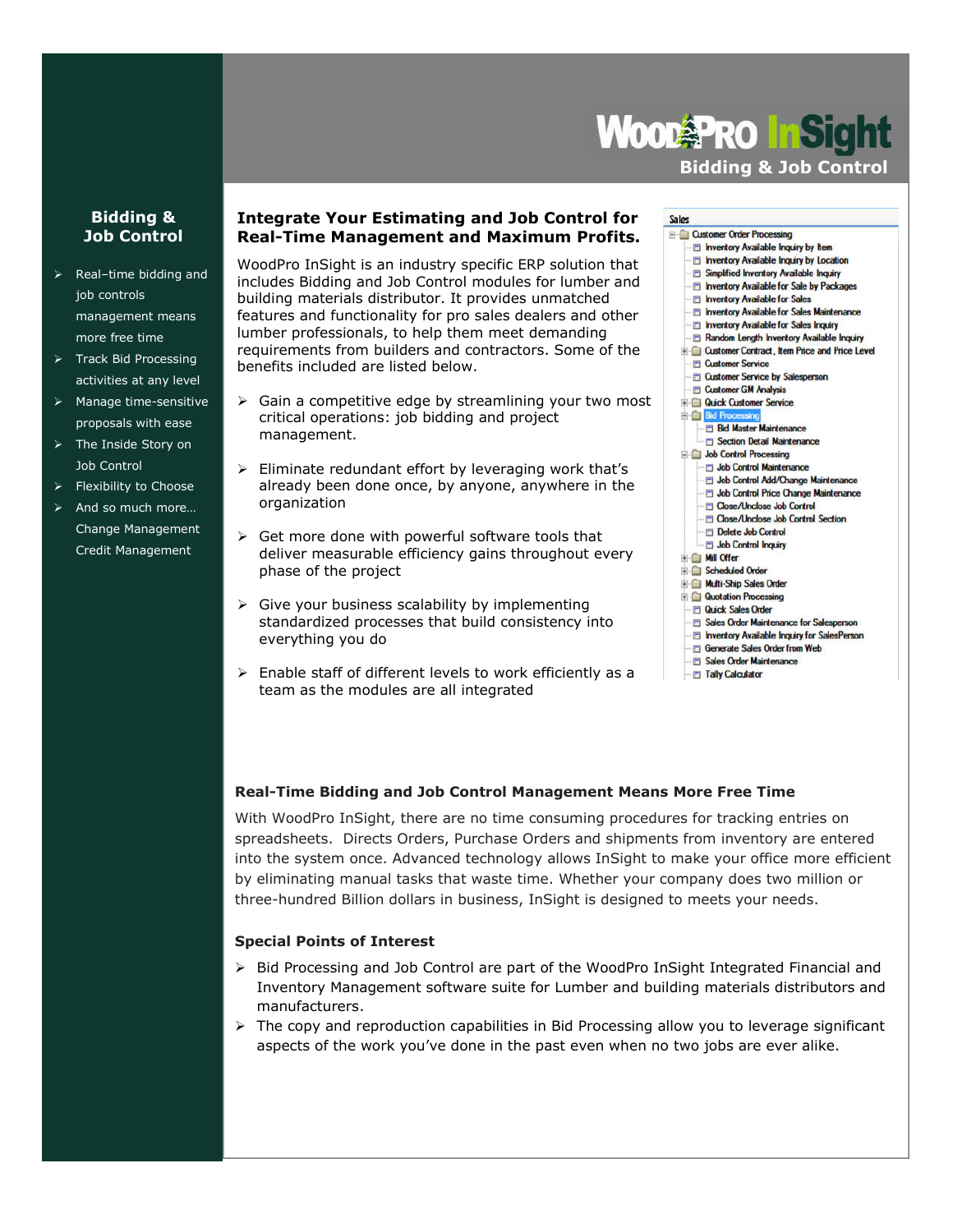Wood<sup>3</sup>PRO InS **Bidding & Job Control**

#### **Bid Process Highlights**

The Bid Processing option is where all estimating, bidding, and job control activities originate. This function includes everything you and your team needs to quickly and easily build a work plan and cost estimate for a job - to any level of detail – including unlimited cost breakdown Sections, Detail Takeoffs by Section, Recaps by Item, and User defined Item Groupings, Bid Summaries, and much more.

You can calculate and recalculate in moments, using the mark-up and mark-down capabilities by Group, by Line Item or by All. Prices can be calculated in numerous ways: Weighted average cost, Random Length pricing including regional factors, market cost, or simple Sell Multiple bids can be consolidated into a single job retaining or consolidating the Section details. This is particularly useful for multiphase jobs that are bid independently over time.

In addition, Bids can overwrite existing Job Control records even after the Job has started, while maintaining any transactions that have already occurred.

|           | Bid#<br><b>Bid Description</b><br>SPOAT ESTATES<br>4.1 |                    | Aveat                          |                              | Cust#<br><b>DRJOHNSU</b> |              | Job Name:                        | GROAT ESTATES | Date                                           | Required Date Freight<br>$0.7772006 - 02491/2011 - 0$ |               |          |            |  |
|-----------|--------------------------------------------------------|--------------------|--------------------------------|------------------------------|--------------------------|--------------|----------------------------------|---------------|------------------------------------------------|-------------------------------------------------------|---------------|----------|------------|--|
|           | <b>DverView</b>                                        | Section            | <b>Identifier</b>              | Dotail                       |                          | Recap.       | <b>Summary</b>                   |               | Full Detail                                    |                                                       |               |          |            |  |
|           | Section: (2)                                           |                    | Subsection:                    | $\sqrt{a}$                   |                          |              | Description: BULK LIST - PHASE 2 |               |                                                |                                                       |               |          |            |  |
|           | tem#                                                   |                    | Desc1                          |                              |                          | Desc2        | <b>Gtv</b>                       | Unit          | EstCost                                        | Cost Unit                                             | RL Price Unit |          | Sell Price |  |
|           | 1 0010207306                                           |                    | SPF STD & BTR 545 DRY          |                              |                          | $1x2-6$      | 100 PC                           |               | 300.00 MBF                                     |                                                       | 0.00 MBF      |          | 336.00     |  |
|           | 2 02040000                                             |                    | SPF STD & BTR - 2X4 RL 6 - 20' |                              |                          | 2X4 FIL      | 98.000 BF                        |               | 380.00 MBF                                     |                                                       | 0.00 MBF      |          | 426.00     |  |
|           | 3.02041000                                             |                    | SPF UTILITY - 2X4 RL 6 - 24'   |                              |                          | 2X4 RL       | 69.333 BF                        |               | 375.00 MBF                                     |                                                       | 0.00 MBF      |          | 420.00     |  |
|           | 4 0SB4809602-7/16                                      |                    | OSB 48 X 96 7/16 TYPE 2        |                              |                          |              | 100 PC                           |               | 400.00 MSF                                     |                                                       |               | 0.00 MSF | 448.00 X   |  |
|           | 5 TJI36014                                             |                    | TJ1360 2.312 X 14 JOIST        |                              |                          |              | 11.200 LF                        |               | 430.00 MBF                                     |                                                       | 0.00 MBF      |          | 482.00     |  |
|           | 6 01030006                                             |                    | New description                |                              |                          | <b>1X306</b> | 100.000 PC                       |               | 380.00 MBF                                     |                                                       | 0.00 MBF      |          | 426.00     |  |
|           | 7 01030020                                             |                    | SPF#3&BTR                      |                              |                          | 1X3 20       | 200 PC                           |               | 380.00 MBF                                     |                                                       | 0.00 MBF      |          | 426.00     |  |
|           | 8 01030020                                             |                    | not 2x4 ind & btr              |                              |                          |              |                                  |               |                                                |                                                       |               |          |            |  |
|           |                                                        |                    |                                |                              |                          | TX3 20       | 1,000 PC                         |               | 300.00 MBF                                     |                                                       |               | 0.00 MBF | 336.00     |  |
|           |                                                        |                    |                                |                              |                          |              |                                  |               |                                                |                                                       |               |          |            |  |
|           |                                                        |                    |                                |                              |                          |              |                                  |               |                                                |                                                       |               |          |            |  |
|           | Description : OSB 48 X 96 7/16 TYPE 2                  |                    |                                |                              |                          |              |                                  |               | Date: 05/17/2005 - Required Date: 06/01/2005 - |                                                       |               |          |            |  |
| <b>GM</b> | <b>Extended Amount</b>                                 | 1,433.60<br>153.60 |                                | <b>Total Cost:</b><br>GM% :- | 1,280.00                 | 10.7         | <b>Renak</b>                     |               |                                                |                                                       |               |          |            |  |

Instantly tap into the lumber industry database Random Length for pricing your bids.

Bid Processing lets you break the job down any way you want, from highlevel to highly detailed.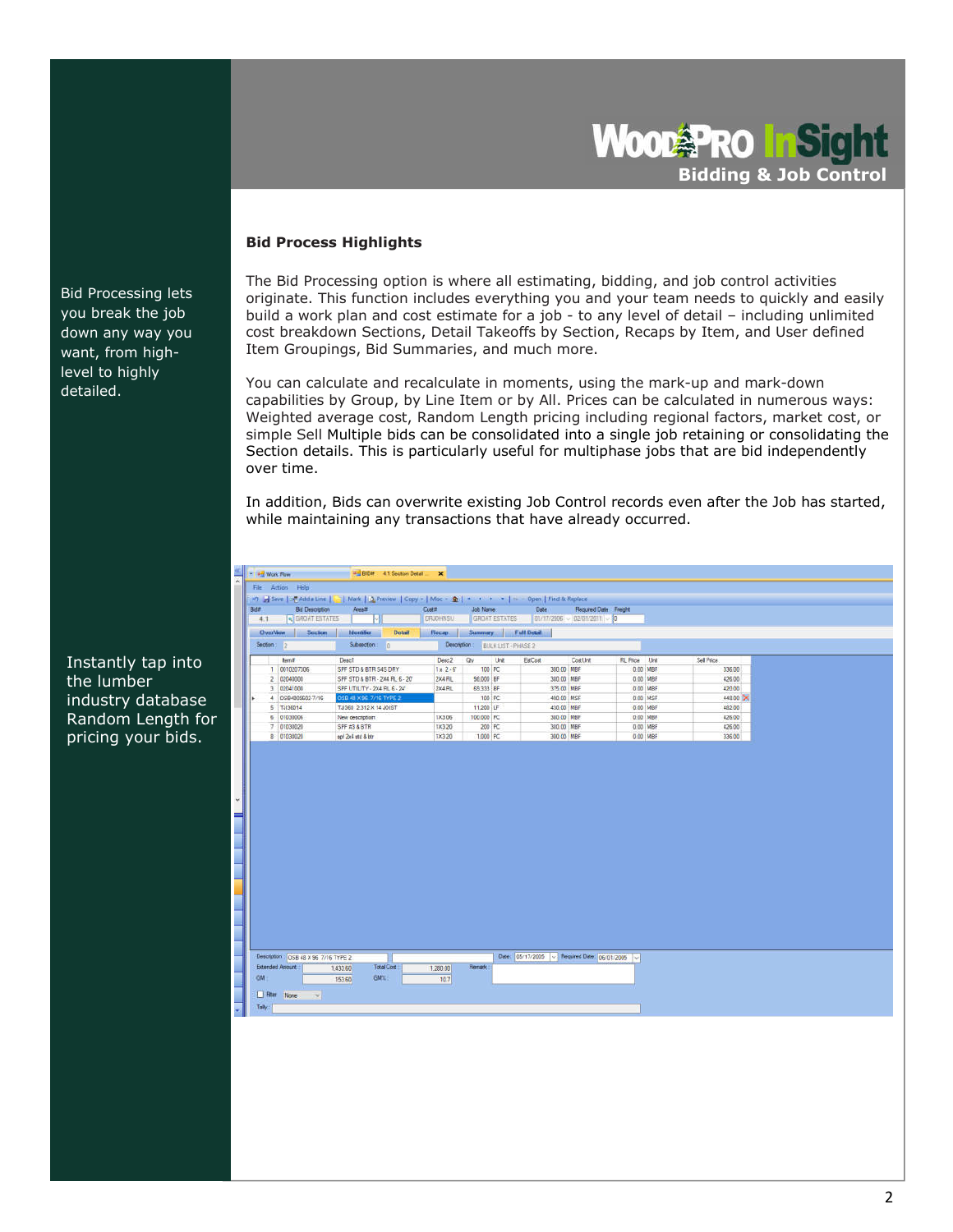

#### **Manage Time-Sensitive Proposals with Ease (Proposal Management)**

Bid Processing allows you to respond quickly and confidently to the wide-ranging and timesensitive demands of project owners and contractors. Develop Bid Summaries, Section Summaries, Recaps and Line by Lines.

|                 |                                                                             | <b>WOODPRO Software</b>              | 2680 Shell Road, Unit 208<br>Richmond, BC V6X |                         |                                            |                                                                            | <b>SECTION DETAIL</b>               |                               |
|-----------------|-----------------------------------------------------------------------------|--------------------------------------|-----------------------------------------------|-------------------------|--------------------------------------------|----------------------------------------------------------------------------|-------------------------------------|-------------------------------|
|                 |                                                                             |                                      | 4C9                                           |                         |                                            | $BI$ D#                                                                    | <b>DE SCRIPTION</b>                 |                               |
|                 |                                                                             |                                      |                                               |                         |                                            | 4.1                                                                        | <b>GROATESTATES</b>                 |                               |
|                 |                                                                             |                                      | Fax:                                          |                         |                                            |                                                                            | PRINTED ON: 5/10/2018 1:27 PM       |                               |
|                 |                                                                             |                                      |                                               |                         |                                            | ORIGINALLY CREATED ON: 01/17/2006                                          | LAST UPDATED ON : 5/4/2010 12:36 PM |                               |
|                 |                                                                             | <b>CUSTOMER</b>                      |                                               |                         |                                            |                                                                            | <b>JOB</b>                          |                               |
|                 | Dr Johnson Lumber Company<br>2580 NORTH BAND ROAD<br>SANFRANCISCO, CA 95892 | Ph: (415)999-2545 Fax: (415)999-2546 |                                               |                         |                                            | <b>GROAT ESTATES</b><br><b>1 HAIGHT ASHBURY</b><br>SAN FRANCISCO, CA 98765 |                                     |                               |
| <b>DATE-SET</b> | <b>VALID TO</b>                                                             |                                      | <b>SALES-REP</b>                              | <b>MIX</b>              |                                            |                                                                            | <b>SECTION</b>                      |                               |
| 02/01/2010      | 06/01/2011                                                                  |                                      | DAVID GOULET                                  | $\overline{\mathbf{3}}$ | <b>ELEVA-PHASE2</b><br>$\overline{2}$<br>ı |                                                                            |                                     |                               |
| LN#             | <b>OTY</b>                                                                  |                                      | <b>DESCRIPTION</b>                            |                         |                                            | <b>FOOTAGE</b>                                                             | <b>PRICE</b>                        | <b>AMOUNT</b>                 |
| $\mathbf{I}$    | 980,000 BF                                                                  |                                      | SPF #2 & BTR - 2X4 RL 6 - 20' 2X4             |                         |                                            | 980,000                                                                    | 431.00 MBF                          | 422,380.00                    |
|                 |                                                                             |                                      | 100/6 100/8 100/10 100/12 100/14 (294         |                         |                                            |                                                                            |                                     |                               |
|                 |                                                                             | $PC$ $PK$ $)$                        |                                               |                         |                                            |                                                                            |                                     |                               |
| $\overline{2}$  | 3.100BF                                                                     |                                      | SPF 2 & BTR \$4\$ 1 COST PRIMED 1X2 RL        |                         |                                            | 3,100                                                                      | 426.00 MBF                          | 1.320.60                      |
|                 |                                                                             | 100/6 1000/8 1000/10                 |                                               |                         |                                            |                                                                            |                                     |                               |
| 3               | 2.000SF                                                                     |                                      | SOLID RED OAK NATURAL FLOORING 3/4" X 2       |                         |                                            | 2,000                                                                      | 5.60 SF                             | 11,200.00                     |
|                 | $1/4$ " $\times$ 48" - 12 RL                                                |                                      |                                               |                         |                                            |                                                                            |                                     |                               |
| 4               | SPF STD & BTR S4S DRY 1X2-16<br>1,000BF                                     |                                      |                                               |                         | 1,000                                      | 336.00 MBF                                                                 | 336.00                              |                               |
| 5               | 2.000BF                                                                     |                                      | SPF STD & BTR \$4\$ DRY 1X2-18                |                         |                                            | 2,000                                                                      | 336.00 MBF                          | 672.00                        |
| 6               | 3.000BF                                                                     |                                      | SPF STD & BTR \$4\$ DRY 1X2 - 20              |                         |                                            | 3,000                                                                      | 336.00 MBF                          | 1,008.00                      |
|                 |                                                                             |                                      |                                               |                         |                                            |                                                                            |                                     |                               |
|                 |                                                                             | <b>LUMBER</b>                        | <b>PANELS</b>                                 | <b>EWP</b>              | <b>MATERIAL</b><br><b>FOOTAGE</b>          | <b>AMOUNT</b><br>NO TAX                                                    |                                     | <b>TOTAL</b><br><b>AMOUNT</b> |
|                 |                                                                             |                                      |                                               |                         |                                            |                                                                            |                                     |                               |

Payments made by credit card will be charged a 3% convenience fee on the total amount (including sales tax).

Create price proposals using various methods at arriving at the costs, profit, and margins. Move money from one item to another, handle last minute changes with ease, and finalize and submit customized proposals with complete confidence in the numbers.

3 Confirmations can be printed, faxed, or e-mailed directly from Bid Processing. Proposals can be printed in numerous formats, including Bid Summaries, Section Summaries, Recaps or Line by Line Detail. Proposals, Order Acceptances and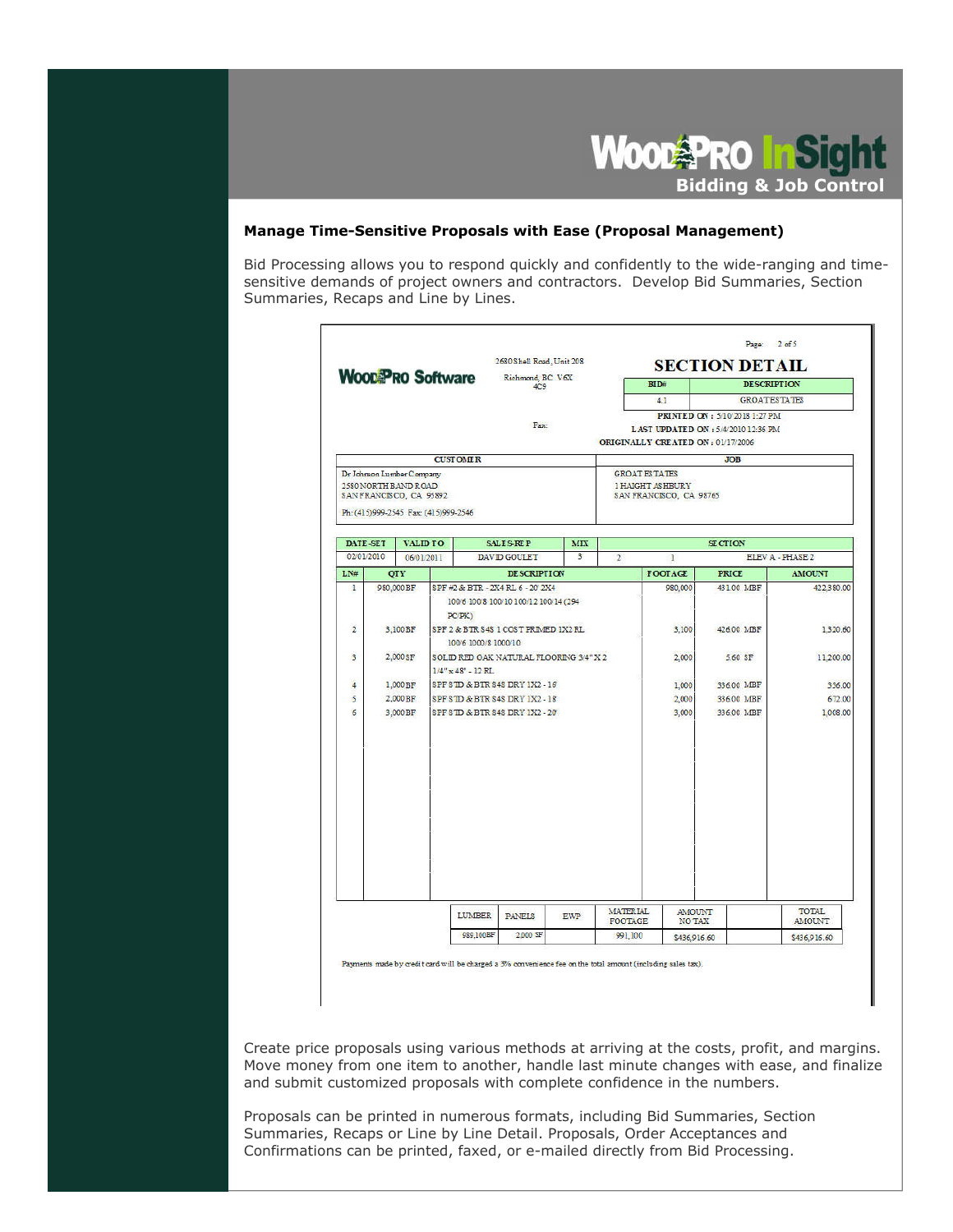# **Wood PRO Thisig Bidding & Job Control**

#### **The Inside Story on Job Control**



Keep your Salespeople selling and your Controller in control.

Why put up with dual data entry and shuffling data between accounting, estimating, project and inventory management? Tie it all together. Departments throughout the company are connected by project data that's available the moment it's entered  $-$  security privileges permitting, of course.

WoodPro InSight is an integrated family of financial and operational software that links every facet of your business, eliminating redundancies, and speeding the flow of information between departments. InSight not only does it handles estimating, but it provides everything you need to efficiently and profitably manage the jobs once they have been awarded to you. Stay on top of inventory, sales orders, purchase orders and transportation documentation. Know where you stand on actual and committed quantities and costs. Keep a sharp eye on cash flows and manage inventory long and short positions.

The Job Control module provides the sales and accounting departments with the information required to invoice customers and pay suppliers accurately and timely - automate what is often a manual, time consuming process.

#### **Flexibility to Choose**

Job Processing features consists of the following:

| <b>Job Tracking</b>      | <b>Contact Management</b>       |
|--------------------------|---------------------------------|
| <b>Change Control</b>    | Procurement                     |
| <b>Credit Management</b> | <b>Shipping &amp; Invoicing</b> |
| Lien Management          | <b>Transportation</b>           |

4 documents, Purchase Orders, Change Orders, and Lien Releases for partial or final payment Keeping track of costs and deliveries - to virtually any level of detail - is easier and timelier than ever with the Job Control module. Various forms such as transportation and delivery for work performed can be generated readily.